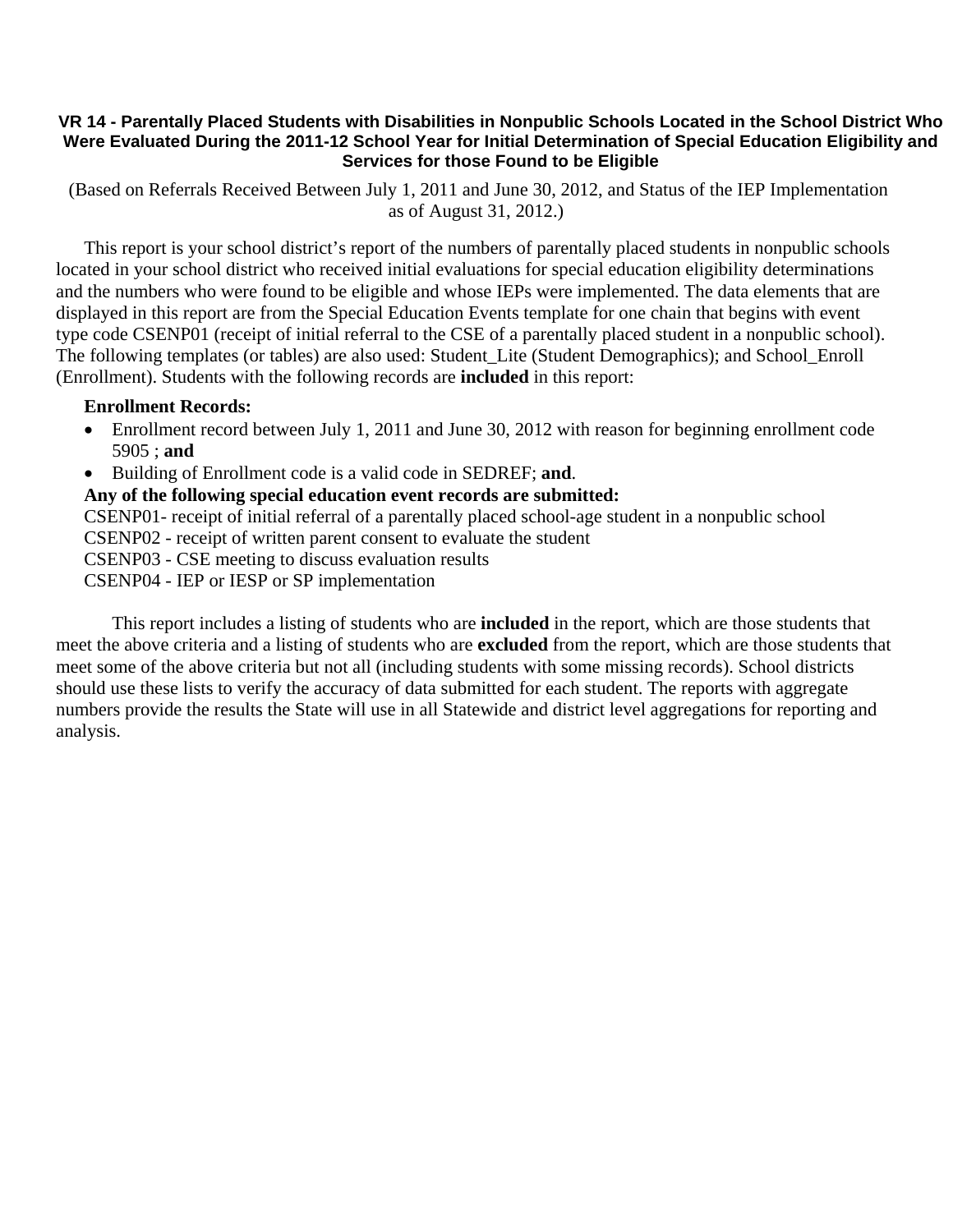Below is a description of the criteria for including student records in each cell of the four rows of data in this report.

|                       |                                                                                                                                                                                                                  | $\mathbf A$                                                                                    |  |
|-----------------------|------------------------------------------------------------------------------------------------------------------------------------------------------------------------------------------------------------------|------------------------------------------------------------------------------------------------|--|
| Line<br><b>Number</b> | <b>Program/Services</b>                                                                                                                                                                                          | <b>Number of Students</b>                                                                      |  |
| 01                    | The number of parentally placed students in<br>nonpublic schools located in the district<br>who were referred for eligibility<br>determination for special education services<br>during the 2011-12 school year. | The number of CSENP01 records                                                                  |  |
| 02                    | Of the students reported in Line 01, the<br>number of students for whom parents<br>provided consent to evaluate.                                                                                                 | The number of CSENP02 records                                                                  |  |
| 03                    | Of the students reported in Line 02, the<br>number of students who were determined to<br>be eligible for special education services.                                                                             | The number of CSENP02 records and the<br>Event Outcome $Code = Y$                              |  |
| 04                    | Of the students reported in Line 03, the<br>number of students whose IEP or IESP or<br>SP was implemented                                                                                                        | The number of CSENP02 records and the<br>Event Outcome $= Y$ and there is a CSENP04<br>record. |  |

There are no reasonability checks for this report, this year.